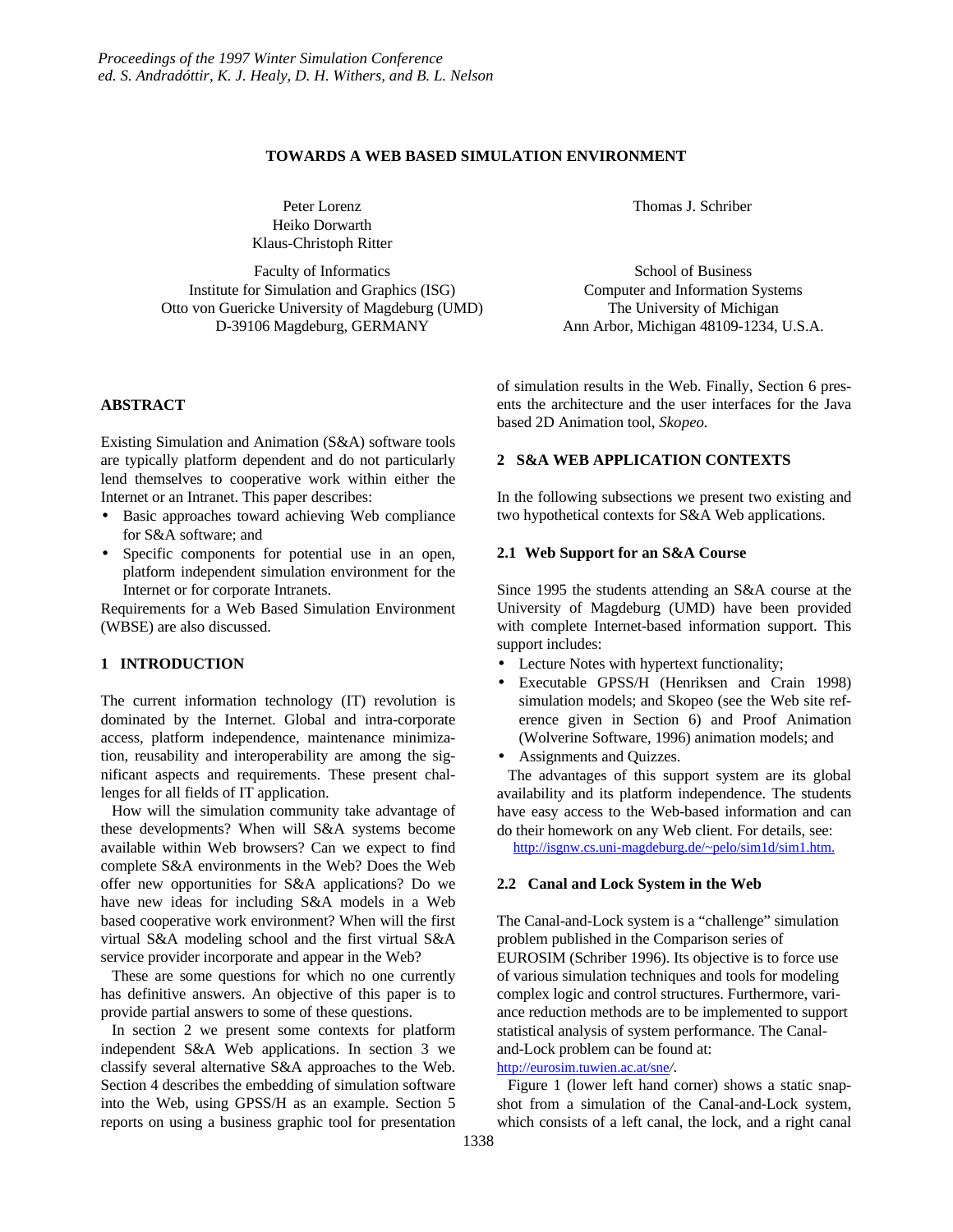and is used by barges moving from left to right or vice versa. This reference problem and the corresponding model provide the basis for our initial WBSE study: The study has the objective of implementing Web support for various phases of a simulation project. The phases include these:

- Input data acquisition;
- Control strategy selection;
- Model experiment definition;
- Control parameter optimization;
- Storing and presentation of results; and
- Process visualization through 2D Animation.

Details about the current state of the study can be found at:

http://www.cs.uni-magdeburg.de/~seibt/labor/parameter.html.

| Metscape - [Skopeo Animation - Canal and Lock]                                                                                                    |                             |         |                                    |                         |            |      |
|---------------------------------------------------------------------------------------------------------------------------------------------------|-----------------------------|---------|------------------------------------|-------------------------|------------|------|
| Go<br>Bookmarks Options Directory Window<br>File<br>Edit<br>View<br>Help                                                                          |                             |         |                                    |                         |            |      |
| ⊲<br>Back                                                                                                                                         | ⚠<br>oc)<br>Forward<br>Home |         | 簱<br>$\,$ $\,$<br>Reload<br>Images | 豓<br>른<br>Print<br>Open | 繭<br>Find  | Stop |
| Location: http://simos2.cs.uni-magdeburg.de/Skopeo6/canal.html<br>Ø<br>What's New?<br>What's Cool?<br>Net Search<br>People<br><b>Destinations</b> |                             |         |                                    |                         |            |      |
| Укомео Укомво<br>Хиоте<br><b>Skopeo - Animation</b>                                                                                               |                             |         |                                    |                         |            |      |
| кото Укото<br>Укончо Укончо Уконч                                                                                                                 |                             |         |                                    |                         |            |      |
| Shift:                                                                                                                                            |                             |         | Size:                              |                         |            |      |
|                                                                                                                                                   | UP                          |         | <b>BIGGER</b>                      | Show Information        |            |      |
| LEFT                                                                                                                                              | CENTER<br><b>RIGHT</b>      |         | SMALLER<br><b>REFRESH</b>          | <b>Run</b>              |            |      |
|                                                                                                                                                   | <b>DOWN</b>                 |         | <b>FIT</b>                         | Help on                 | Debug on   |      |
| SPEED<br>Backgroundcolor:                                                                                                                         |                             |         | View                               |                         |            |      |
| $\sqrt{10}$<br><b>Black</b><br>$\overline{\phantom{a}}$                                                                                           |                             |         | TimeJump                           |                         |            |      |
| About Skopeo                                                                                                                                      |                             |         |                                    | Show Trace              |            |      |
|                                                                                                                                                   |                             |         |                                    | Show Layout             |            |      |
| <b>COUNTER</b>                                                                                                                                    |                             | Гилина. | 3.7.00.000                         |                         | 3.773.2777 |      |
| ロッ                                                                                                                                                |                             |         |                                    |                         |            | ⊠?   |

model at all steps of the simulation study. He participates actively in the model design, in the debugging and the validation stage and uses Web-based animation tools for evaluation purposes. He is able to execute his own model experiments by changing parameter values in an HTML data-entry form and starting experiments on the provider's Web server. He has Web-based access to a database containing all results of the experiments.



*Figure 1: Skopeo Animation with its Control(left side, embedded into the WWW-browser) and Visualization (right side, separately generated window) windows for the Canal-and-Lock Reference Model*

### **2.3 Providing Simulation Service**

Web compliant S&A software can support *various modes of cooperation* between a simulation service provider and a simulation customer.

- 1. In one mode, the service provider can offer an *S&A software warehouse* (models and tools) on his Web server(s). Customers can work with modified models or models of their own, prepared on their Web client(s). The models can run applets on the client machine or on the service-provider's server (with the results then being pushed to the client).
- 2. In an alternative mode, the service provider can build a customized model and carry out a *complete simulation study*. The customer has Web-based access to the

#### **2.4 Cooperative Problem Solving**

This hypothetical scenario illustrates possibilities for a cooperative undertaking in modeling a manufacturing chain. Figure 2 describes the relationship between two sections in a factory that provides the basis for the scenario.

In the scenario, section B produces final products, using parts delivered by section A. If A delivers to B too early, additional storage costs arise in B. If A delivers to B too late, B has to pay a lateness penalty to the final customer. There is usually a delivery date that would be optimal for section A but not section B, and vice versa. Section A incurs additional costs for meeting an earlier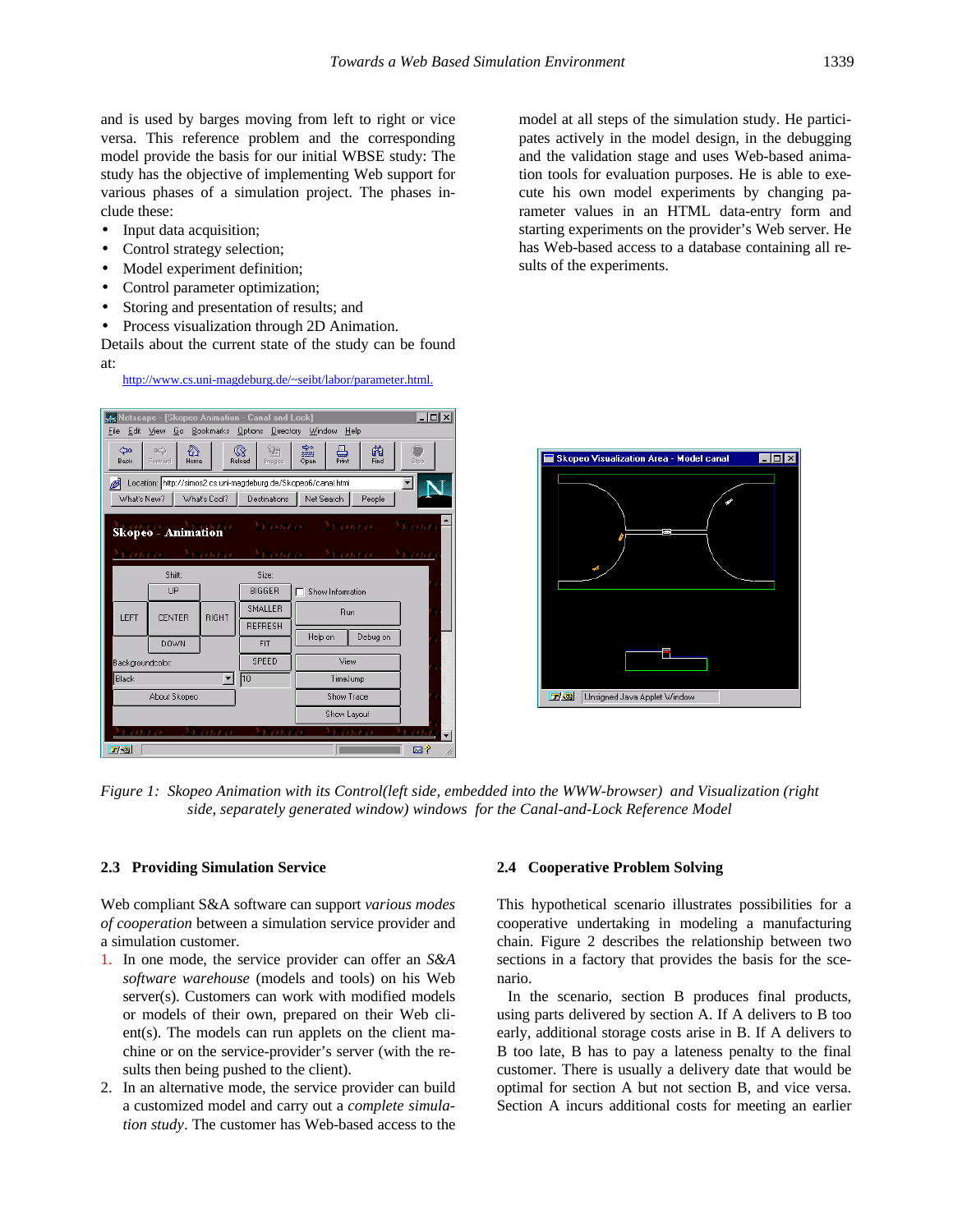delivery date and incurs storage costs for using a later delivery date.



*Figure 2: Decision support with distributed models*

This seems to be a classic warehousing problem. The traditional solution is to work with a common model for both sections. A network based solution allows experiments *with two internal section-specific models with public interfaces and hidden, private data bases that can only be viewed by each section internally.* In this example a coordination center with access to the public interfaces can run experiments and look for a compromise.

## **3 BASIC APPROACHES**

This section describes three approaches for simulation and animation in the Web.

#### **3.1 Remote S&A**

In remote S&A (see Figure 3), the user specifies values of parameters for a simulation model in an HTML dataentry form, submits the form to a server and starts the simulation by pushing the START-button on the form. A Common Gateway Interface (CGI) is used to transfer the data to the server. A CGI script starts the simulation after the data have been received.



*Figure 3: Remote S&A and data transfer*

When the simulation has finished, the CGI-script prints the results (including the URL of files that have been created to show results) in a new HTML page and transmits it back to the client. This technique is called *dynamic document generation*.

The remote S&A approach is suitable for existing S&A software. It is not well qualified for observing dynamic processes at work and does not allow the user to interrupt a running simulation, because the server sends the results only at completion, or at predetermined points in time.

#### **3.2 Local S&A Based on Loading Applets**

In local S&A based on loading applets (see Figure 4), the user loads a Java simulation applet into the Webbrowser, which then runs the simulation on the client machine. This approach supports the incorporation of user interaction and animation into the simulation applet. Existing simulation and animation tools are not suitable for this approach. Suitable tools should be able to create S&A models as applets.



- 1. Call for a n applet
- 2. Downloa dthe applet
- 3. Run the apple t and sho w results

*Figure4: Client-Site simulation with loaded applets*

## **3.3 Animation and Manipulation using a Java Data Server**

This S&A approach, pictured in Figure 5, was introduced by Berger and Leiner (1997). It uses a WWW- and-Java server.



*Figure 5:Remote Simulation and Local Visualization*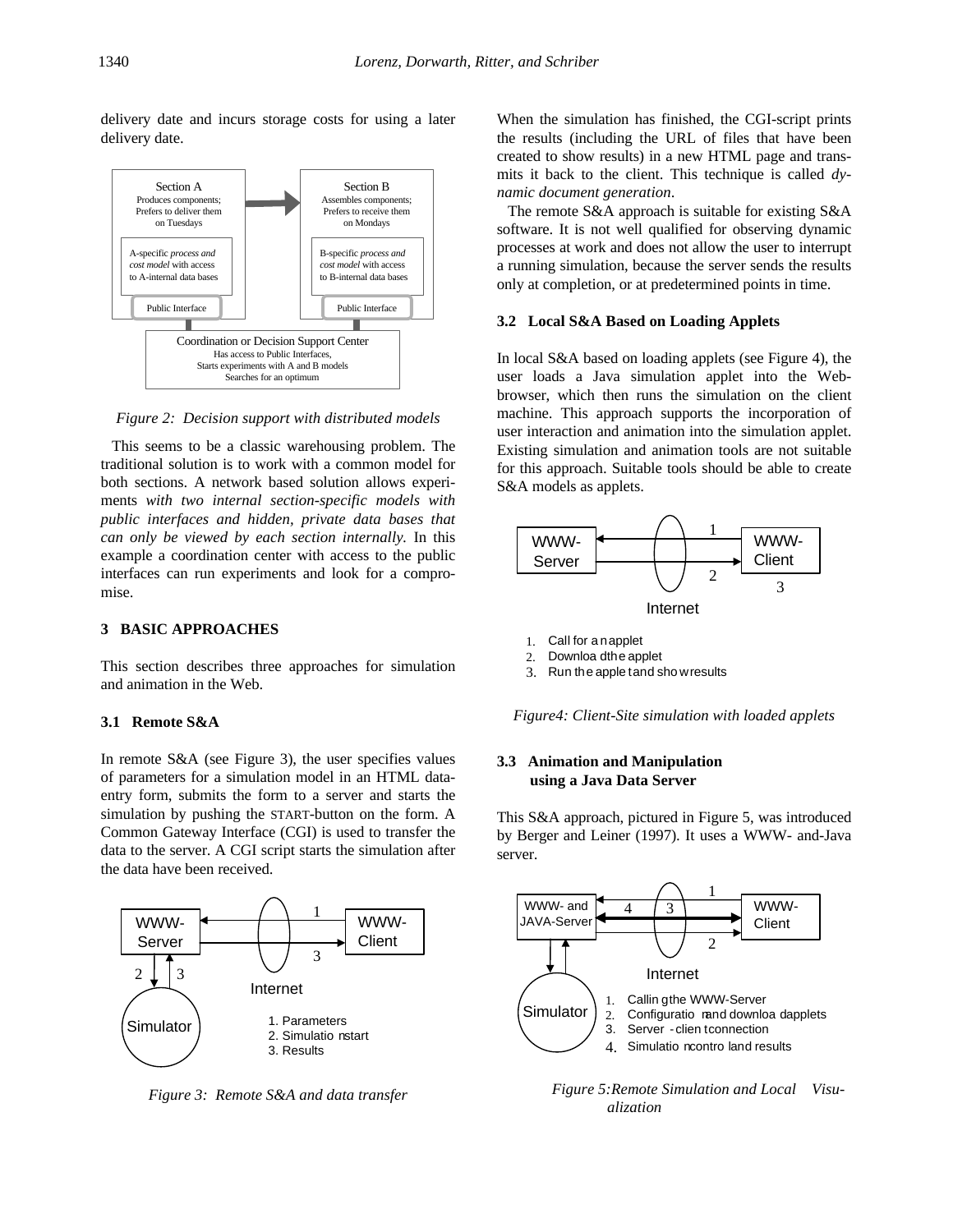The simulation runs remotely on a simulation server. The results are transferred to the client and visualized locally. The user begins by loading some applets. After these applets have started, a connection to the Java server is built and simulation data are transmitted to the Web browser. The data can change continuously, delayed only by the executing simulation model and transmission time on the Internet.

The user can interact with the model by using buttons on the HTML page or by clicking into a graphical representation of the model.

### **4 SIMULATORS IN THE WEB**

Among the central components of a Web-Based Simulation Environment are interfaces to simulators. Figure 6 shows how one such interface, the Common Gateway Interface (CGI), can be used to support the transfer of data from an HTML-page across the network and the starting of a CGI-script on a server. CGI scripts using the transferred data are commonly written in PERL, as suggested in Figure 6, but other programming languages could be used, too.

Using a simulator with the CGI-interface for simulation on the Web is possible only if the simulator supports two properties:

1. It must be possible to start the simulator from a command line. PERL scripts can not "simulate" the "pushing of a button" in a GUI. The simulator must support command lines like:

```
system('gpssh modelfilename')
```
2. The simulator has to be able to accept the simulation model and simulation parameters as a file and has to be able to write simulation results into a file, which the CGI interface can return to a Web-page. The user puts his model or model parameters into a FORM container on an HTML page. A FORM usually provides some INPUT and TEXTAREA containers. For example,

Web-Browser WWW-Server  $Simulator \rightarrow P$ erl-Script Form **HTML**  $HTML$   $|$   $|$   $CGI$ 

*Figure 6: CGI-based Web Connection for a Simulator*

describes an data input field with a default value of zero and a size of 8 characters. If the user writes the number

333 in this field and presses the START button the CGI interface transfers the data to the server in the form

name=value&name=value ... or in our example

time=333

Then the script is started on the server. The ACTION attribute in the FORM tag tells the server which script is to be used:

```
<FORM METHOD=POST
ACTION="http://simsrv.cs.uni-
magdeburg.de/cgi-bin/test">
```
The first part of the script splits the name/value pairs and puts the simulation model or parameters into a file.

```
For each $pair (@pairs)
{
(sname, svalue) = split ( / = / ,spair);
      $FORM$name} = $value;}
\text{SarriveTime} = \text{SPORM}{'\text{time'}};chdir "/tmp";
open(PFILE,">params");
select(PFILE);
printf("%f",$arriveTime);
close(PFILE);
```
After this is done, the script starts the simulator:

```
system ("/usr/local/bin/gpssh model.gps");
```
Now it is possible to generate the resulting HTML page. It will be sent to standard output, from which it is delivered by the CGI interface to the WWW client. It is possible to show graphical representation of the results using Gnuplot or external programs. The following section describes a way to include professional business graphics into a Web-page.

### **5 PRESENTATION OF GRAPHICAL RESULTS**

This section discusses a proposed prototype for an S&A environment component that uses a special approach for presentation of information graphically. This prototype is part of the GraphIt tool that has been developed by Marco Schumann, a PhD student at the ISG. (See the Web site reference further below in this section).

The intention of the GraphIt project is to investigate opportunities for using existing business graphics tools on the Internet. Using existing tools significantly reduces development time because complex business graphics capabilities do not need to be reinvented or reprogrammed. The currently implemented prototype takes advantage of the LightLib business graphics library for Borland Delphi developed by DFL Software Inc.

<INPUT NAME="time" VALUE="0" SIZE="8">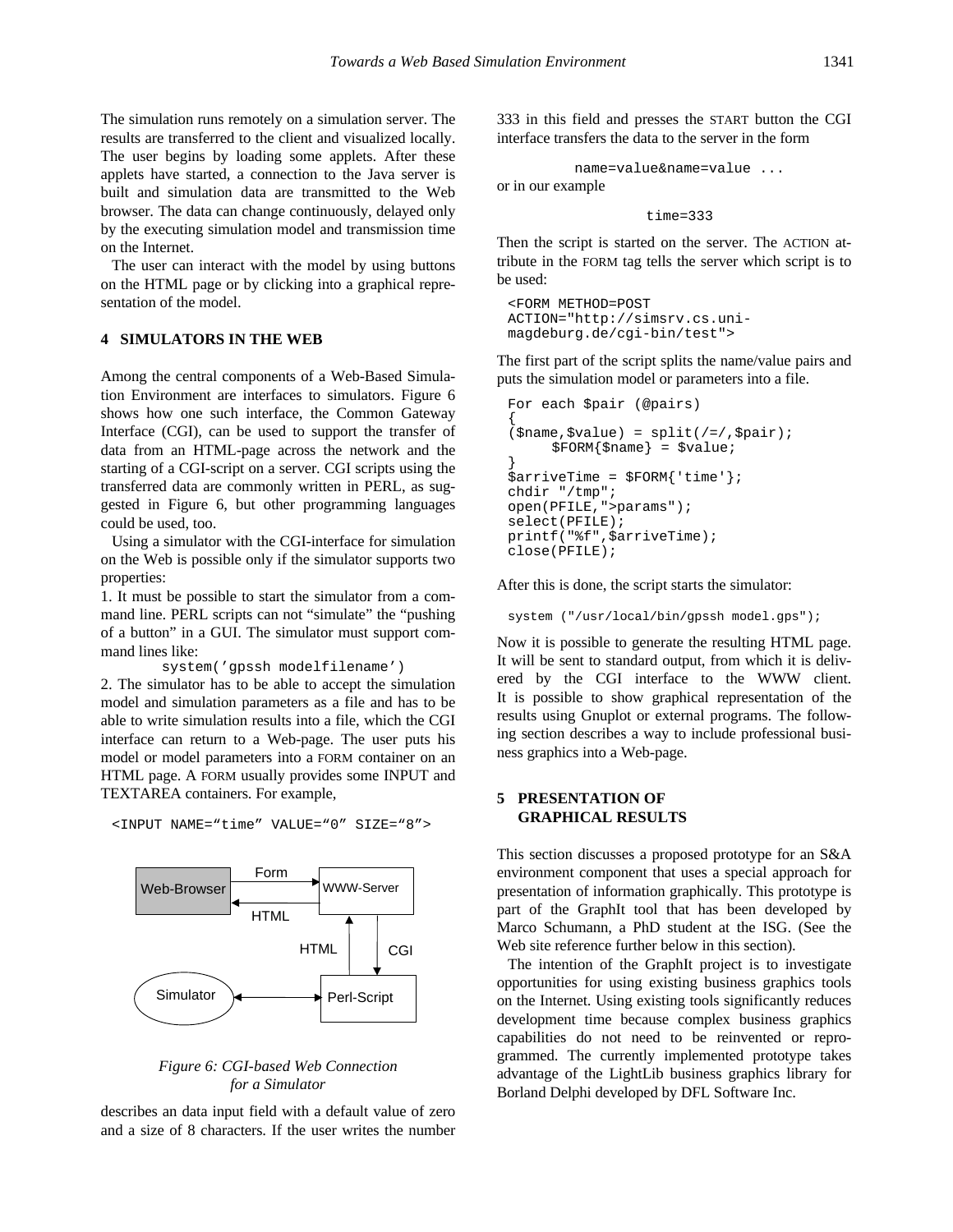

*Figure 7: Business Graphics for Simulation Results*

The solution corresponds to the remote S&A concept discussed in section 4 and can be explained in terms of the following steps, using numbers that correspond to those in Figure 7:

- 1. The user enters the data to be graphed in a text area of an HTML form.
- 2. The data is submitted to the web server using the CGI technique.
- 3. The Perl script extracts the data from the form and creates an ASCII input file.
- 4. The GraphIt! utility processes the input file.
- 5. The results are saved as a TGA (TARGA) image.
- 6. A converter generates a GIF image.
- 7. The Perl script generates a resulting HTML page with the embedded image.
- 8. The HTML page is sent to the client's web browser.

The currently implemented version of the visualization component runs independent of any simulator. A detailed description of GraphIt! is available at

http://www.cs.uni-magdeburg.de/~maschuma/GraphIt /GraphIt.html

The data to be graphed have to be written in a TEXTAREA of an HTML form. The following text gives an impression of the Graphit!-interface which is used in this TEXTAREA:

```
Title: Distributions' Frequencies
Dimension:3D
Grid:10,2
Legend:OnBest,Uniform,Normal
Type:Bar
X-Axis:Class
Y-Axis:Frequencies
Data:1,9,0
.........
```
This description can be generated by a simulation program:

http://isgnw.cs.unimagdeburg.de/~pelo/sim1d/sa3/sa39/sa39.htm

## **6 JAVA-BASED 2D ANIMATION**

Skopeo is a Java-based, platform-independent 2D-Animation system. It is currently under development by K.-C. Ritter (ISG). Some examples of Java-based 2D animation can be found at:

http://simos2.cs.uni-magdeburg.de/Skopeo/Ani.html.

Various aspects of Skopeo are discussed in the following subsections.

#### **6.1 The Reference System vs. Skopeo**

The reference system for web-based Skopeo is Proof Animation<sup>TM</sup>. Like other trace driven animation systems, Skopeo uses a *Layout File* to describe the animation background and a *Trace File* to define object movement.

In the current version of Skopeo, an enlarged set of Proof Layout commands is used to describe the layout. The Trace command-set format of Skopeo is more compact than in Proof.

Skopeo extends Proof in some ways, however, including the following:

- In addition to Proof's Layout elements (Lines, Arcs, Messages, Text), Skopeo supports true color background bitmaps and ellipses.
- Skopeo uses Hershey fonts to provide platformindependent textual output. These fonts have the advantage of an identical look on each platform and a great variety of available fonts.
- Skopeo supports accelerated object movement. The local coordinate system concept of Proof has been enhanced. This enables the system to support relative object movement and Paths as Class components.
- Existing Proof Animation Layout and Trace files can be translated into Skopeo files by using special REXX based scripts.
- Because of its modularity, Skopeo is open for different Trace command sets and Trace sources. By using this Skopeo feature it is possible to adapt animations from alternative animation sys-tems.
- A real-time data collection capability is under development for Skopeo.
- VRML-based 3D Animation for simulation models and simulated processes is a natural extension of Skopeo as described above. A prototype is under construction.

### **6.2 Architecture of Skopeo**

Skopeo is built in a strictly modular form, as shown in Figure 8. The modularity is encouraged by the object oriented attributes of Java. During the implementation of Skopeo, Java's multithread capabilities have been used.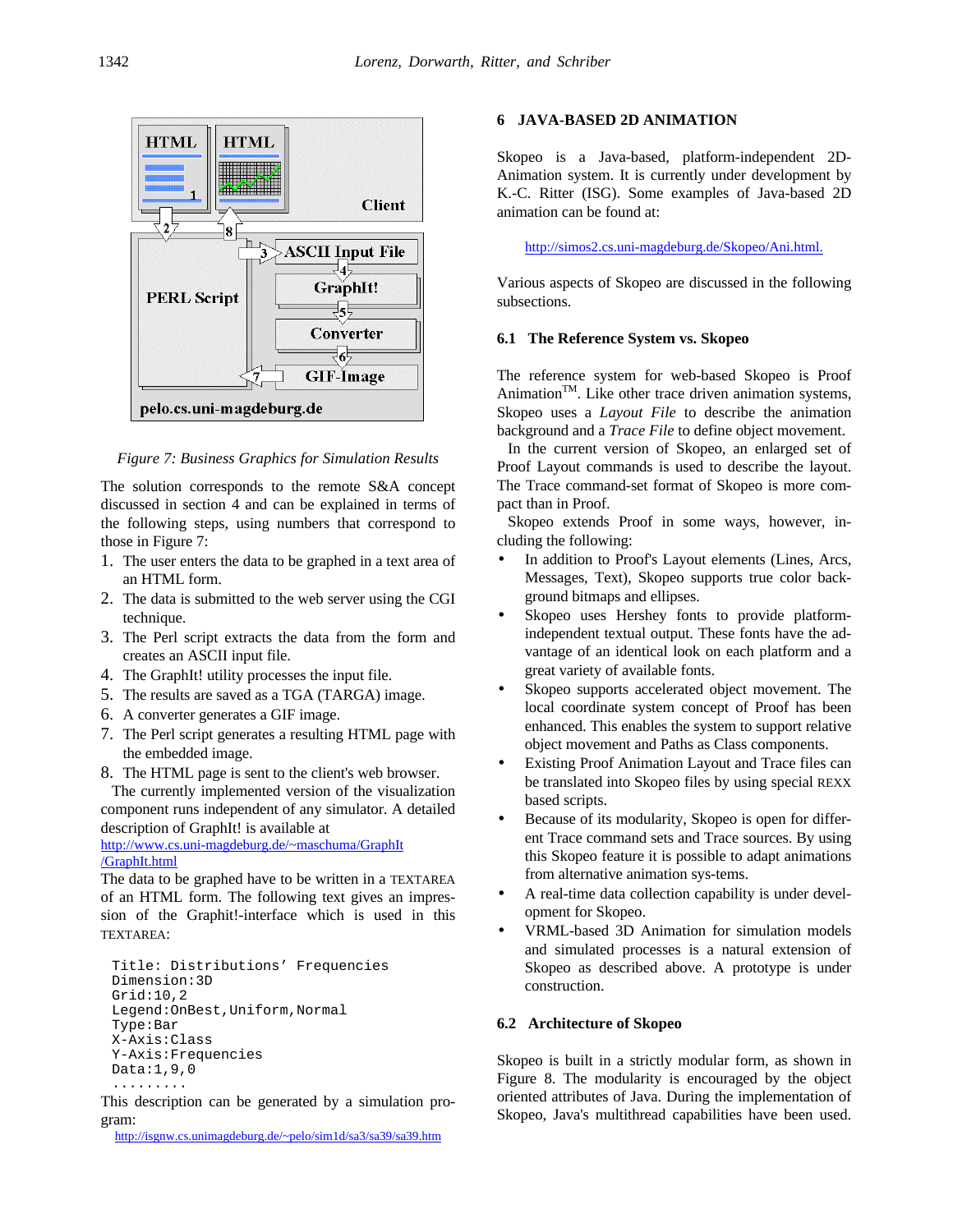Java provides support for multiple threads of execution that can handle different tasks.

Today's architecture of Skopeo is a compromise with respect to the runtime problems of recent Java environments. To compensate for the runtime problems on the client side, Skopeo initiates an animation-specific code optimization before loading to the server. This shifting permanently saves resources on the client side by using resources on the server side. To enable this optimization, Skopeo's structure contains three *components* or *layers*:

- The *static layer* (including a user defined or standard Control Module, a Module for Visualization and Object Management, and a Trace Module for different Trace languages);
- The *dynamic layer* (including Animation Class information, which is loaded by Skopeo at runtime because a previous code optimization on the server side improves performance.); and
- The *animation files* (including Layout files, Trace files and background bitmaps).



*Figure 8: Architecture of Skopeo with Control- and Data Flows*

The components are defined by their *characteristics*. The static layer is *not subject to variation* and has to be loaded with each animation. The dynamic layer depends on the specific animation model. It contains modelspecific information about Classes, Paths and Messages.

### **6.3 Inserting an Animation into HTML Pages**

Skopeo can be started as a local application or in the Web, but its primary use is in the setting of integration into Web pages.

The typical method for running Skopeo is to do so from an HTML page. In this case the HTML page must contain the following lines:

```
<applet code=SkopeoControl.class
width=550 height=170>
<param name=bundleid value=Canal&Lock>
</applet>
```
These lines link a standard or a user defined control module to the page in the form of an individual applet. The module contains all control elements that the user needs to control the animation. The parameter Bundleid guarantees that if more animations are on the same HTML page, every control module finds the corresponding visualization module.

The following lines link a visualization module to the page.

```
<applet code=Skopeo.class width=300
height=200>
<param name=bundleid value=Canal&Lock>
<param name=model value=canal>
<param name=modelURL
value=http://simos2.cs.uni-
magdeburg.de/Skopeo/canal/>
</applet>
```
The *model* parameter determines the name of the model that is loaded at Skopeo runtime. The home URL of the model is named by the *modelURL* parameter.

## **7 CONCLUSION**

The Web-Based Simulation Environment is an idea rather than a project. A WBSE should promote and spread simulation and animation techniques, tools and models thanks to platform independence and global access. It should support all the traditional steps making up a simulation study. It should promote and support distributed, simulation-supported cooperative problem solving.

Some prototypes of WBSE components presented here illustrate both opportunities and difficulties that lie along the road leading to a Web-Based Simulation Environment.

### **REFERENCES**

- Berger, M., and U. Leiner. 1997. Remote Visualisieren und Manipulieren von Simulationen im Internet. In *Proceedings of Simulation and Animation '97 Magdeburg*, 1-11. Society for Computer Simulation Europe, Ghent, Belgium.
- Fishwick, P.A. 1996. Web-Based Simulation: Some Personal Observations. In *Proceedings. of the 1996 Winter Simulation Conference*, 772-779. Society for Computer Simulation, La Jolla, California.
- Henriksen, J.O. and R.C. Crain. 1998. GPSS/H Reference Manual, 4<sup>th</sup> Edition. Wolverine Software Corporation, Annandale, Virginia.
- Lorenz, P., and K. C. Ritter. 1997 Skopeo: A platfor-Independent System Animation for the W3. In *Proceedings of Simulation and Animation '97 Magdeburg*, 12-23. Ghent, Belgium: Society for Computer Simulation Europe
- Lorenz, P., and T. J. Schriber. 1996. Teaching Introductory Simulation in 1996. In *Proceedings. of the 1996 Winter Simulation Conference*, 1379-1386. La Jolla, CA Society for Computer Simulation